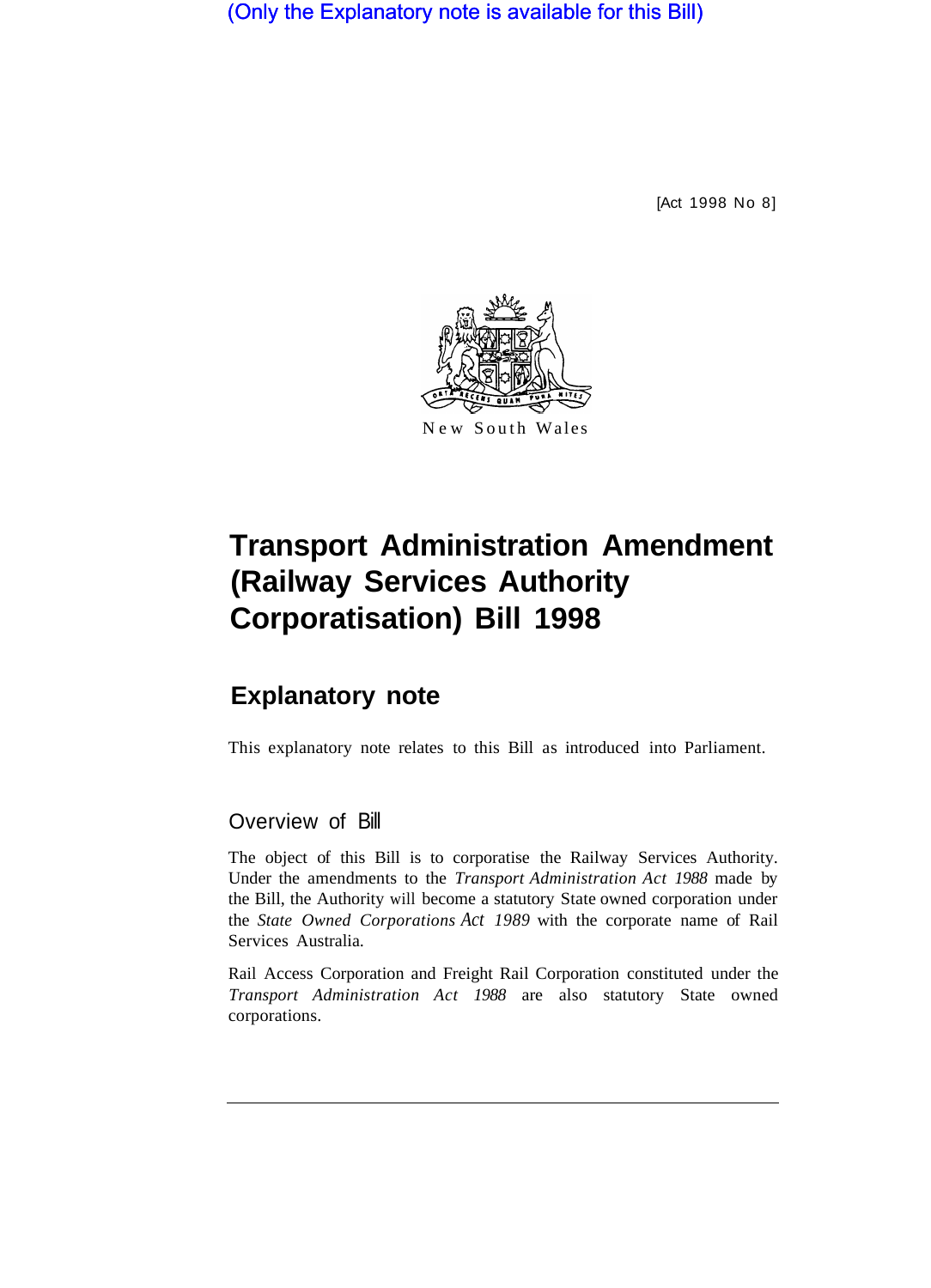Transport Administration Amendment (Railway Services Authority Corporatisation) Bill 1998 [Act 1998 No 8]

Explanatory note

#### Outline of provisions

**Clause l** sets out the name (also called the short title) of the proposed Act.

**Clause 2** provides for the commencement of the proposed Act on a day or days to be appointed by proclamation.

**Clause 3** is a formal provision giving effect to the amendments to the *Transport Administration Act 1988* set out in Schedule 1.

**Clause 4** is a formal provision giving effect to the consequential amendments of other Acts set out in Schedule 2.

#### **Schedule 1 Amendment of Transport Administration Act 1988**

**Schedule 1 [8]** inserts Division 3A into Part 2A of the Principal Act. The new Division establishes Rail Services Australia as a statutory State owned corporation and amends the *State Owned Corporations Act 1989* accordingly. The new Division also sets out the objectives and functions of Rail Services Australia. They are similar to the Railway Services Authority except that the principal objectives and functions of Rail Services Australia relate to the supply of goods and services to the rail industry generally (instead of the rail industry in New South Wales). In addition, the new Division makes it clear that Rail Services Australia may also supply goods and services to other industries (including for the purpose of the management or maintenance of any kind of infrastructure).

**Schedule 1 [1]–[7]** and **[9]–[23]** make consequential amendments. In particular, the amendments apply the special provisions of the Principal Act relating to the other Rail Corporations (that is, Rail Access Corporation and Freight Rail Corporation) to Rail Services Australia, including special provisions relating to:

- (a) restrictions on the sale of shares (section 19L of the Principal Act), and
- (b) the appointment and removal of the board of directors (section 190 of the Principal Act), and
- (c) the appointment and other provisions relating to the chief executive officer (section 19R of the Principal Act), and
- (d) the payment of dividends (section 19T of the Principal Act).